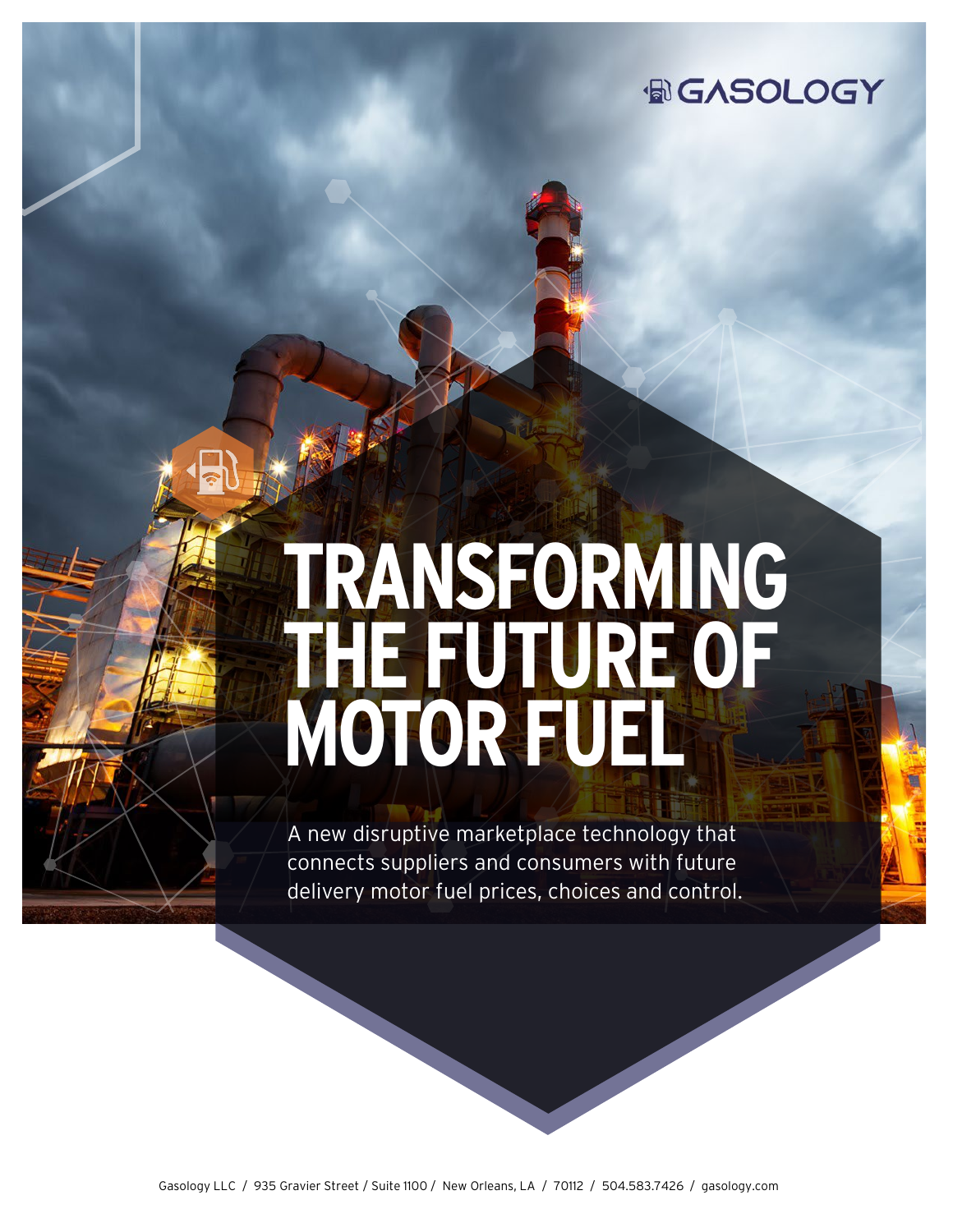## **A BETTER WAY TO BUY MOTOR FUEL**

### **REVOLUTIONIZING HOW MOTOR FUEL IS SOLD**

Gasology is a new transformational e-commerce marketplace and powerful app that connects motor fuel suppliers with consumers to search, price compare, and purchase their motor fuel needs, today and in the future.

#### **BUILT FOR EVERYONE, EVERYWAY, EVERYTIME**

Gasology's motor fuel power tools were designed for Refineries, Distributors, Truck Stops and Gas Stations to sell everyway and everyplace imaginable, at any time.

Gasology's revolutionary shopping power tools provide business, fleet, municipalities and consumers the ability to discover, plan, compare, shop and purchase motor fuel when and how they need it – including for future delivery.

#### **CONSUMER BENEFITS**

#### **Unmatched Visibility**

- Dynamic real-time price discovery
- By location, delivery period & type
- Today, tomorrow, months & years into future
- For pickup or delivery
- Choices that give you control

#### **Unmatched Planning & Control**

- Create & manage budgets
- Driver route optimization
- Real-time driver usage & monitoring
- Driver limits, tracking & controls

#### **Redefined Inventory Options**

- Virtual inventory paradigm change
- Bulk forward purchase visibility
- New customized, discounted marketplace options

## **IMAGINE… IF THE ONLY WAY WE COULD SHOP FOR:**



Airline Flight was using the signs at the airport



Hotel Rooms was looking at signs on the road



Motor Fuel was looking at signs while driving on empty

Ð Ġ

**WAIT… THIS IS THE ONLY WAY WE BUY MOTOR FUEL TODAY, UNTIL NOW.**



**ACASOLOGY**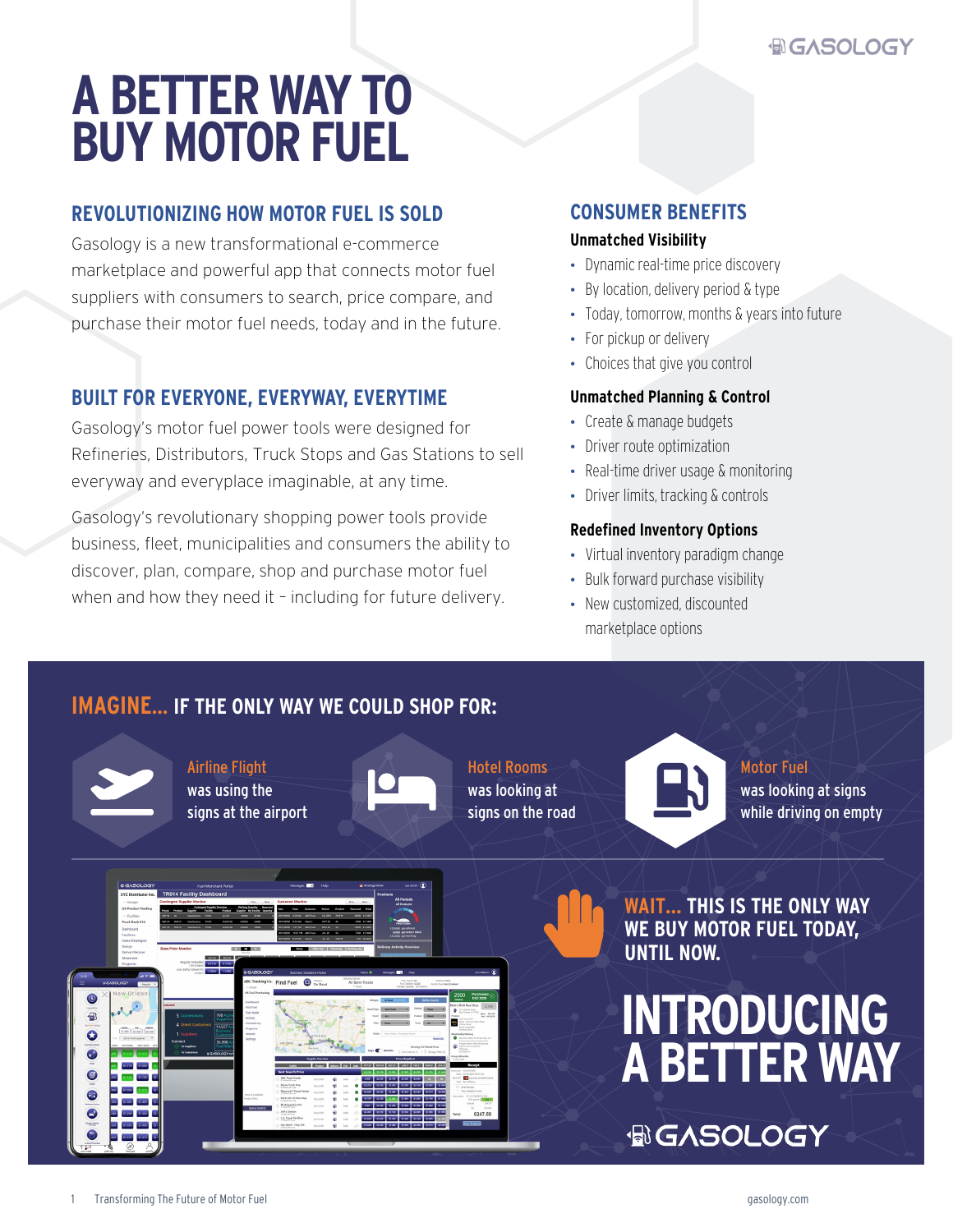## **BIGASOLOGY**

## **CONNECTIVITY PARADIGM CHANGE**

ALL suppliers now interconnected and accessible to consumers within marketplace

ALL prices for today, tomorrow, months and years in the future

ALL the tools needed for one-click purchasing

#### **SUPPLIER BENEFITS**

#### **Expanded Sales & Connectivity**

- Sell future period volumes
- Secure margins
- Reduce inventory costs
- Redefine loyalty
- Connect with customers

#### **Customized Incentives**

- Product differentiation
- Flexible business solutions
- New promotional methods

#### **Easy, Powerful Tools**

- Unmatched pricing flexibility
- Replicate existing physical distribution logistics
- Create sales programs everyway, everywhere and in every time period imaginable!



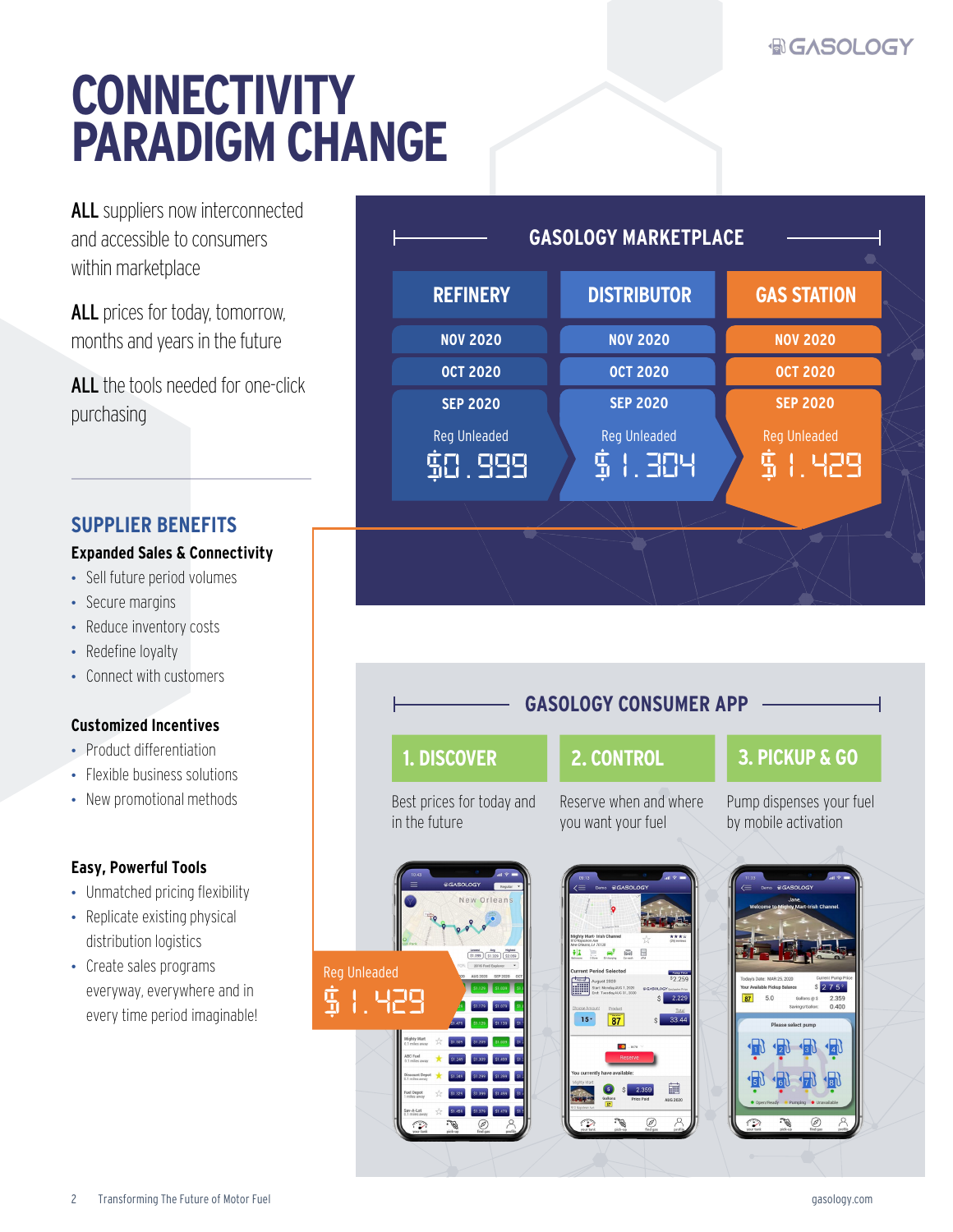## **BIGASOLOGY**

## **SOLVING REAL PROBLEMS**

Future Delivery Pricing Giving consumers access for the first time

Consumer Choices & Control Discover choices

Virtual Inventory Hold your fuel where you want it

Connectivity Bringing ALL sellers and buyers together Inventory Savings Reduce credit & working capital costs

Price Neutral Margins Provides margin protection



**FREE SOFTWARE** No upfront costs; supplier only pays transaction fee for future deliveries



**EASY & FAST** Intuitive and accessible platform design



Secure, cloud-based technology

### **MARKETPLACE STATISTICS**





gas stations in the US<sup>3</sup>

**58%** of which are single store owned small businesses 3

### & MOVING ONLINE

**63%** of drivers would drive 5 minutes out

of their way to save 5 cents 4

**49%** of drivers have used an app for gas related activities 5

1. 2018 motor fuel consumption, Monthly Energy Review April 2019, EIA 2. 2017 motor fuel consumption, Annual Book of Energy Statistics 2018, British Petroleum 3. 2019 Convenience Industry Store Count, NACS/Nielsen 4. 2018 Annual Consumer Survey, North American Convenience Store Association 5. Paying at the Pump Report, 11/2018 , PYMNTS.com & GasBuddy